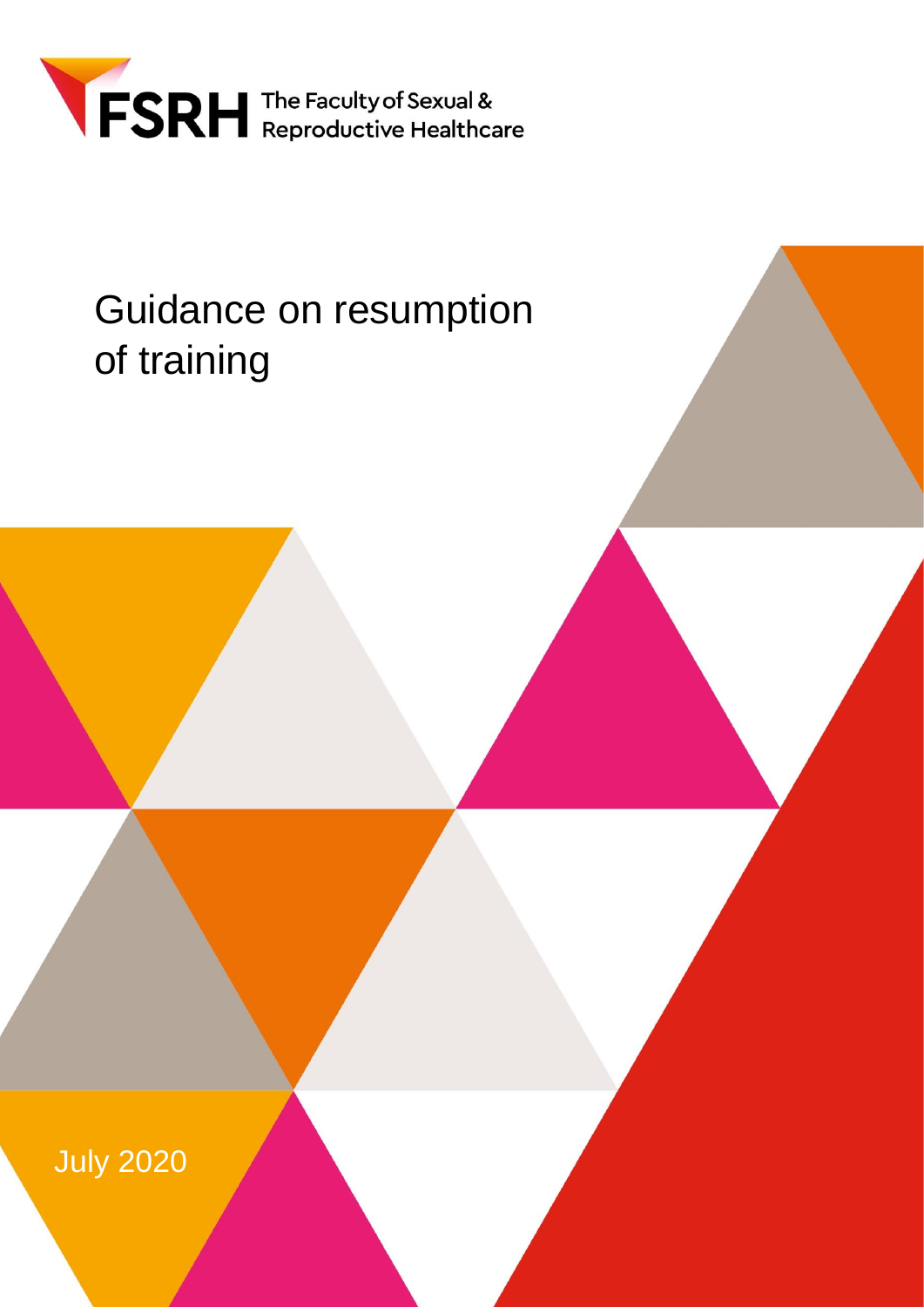

## **Introduction**

Following on from our statements about the [safe return to Sexual and Reproductive](https://www.fsrh.org/news/fsrh-publishes-new-guidance-and-policy-position-restoration-of/)  [Healthcare \(SRH\)](https://www.fsrh.org/news/fsrh-publishes-new-guidance-and-policy-position-restoration-of/) service provision and the [use of PPE,](https://www.fsrh.org/documents/fsrh-guidance-on-ppe-and-the-easing-of-services-when-delivering/?preview=true) many of our members have questions about how to safely restart the delivery of both specialist and general SRH training.

We support [the statement, by the Academy of Medical Royal Colleges \(AoMRC\), that there](https://www.aomrc.org.uk/wp-content/uploads/2020/06/200622_RRR_Medical_Education_Training.pdf)  is a need for a return to training, education and professional [development](https://www.aomrc.org.uk/wp-content/uploads/2020/06/200622_RRR_Medical_Education_Training.pdf) in order to provide the essential pipeline of [healthcare](https://www.aomrc.org.uk/wp-content/uploads/2020/06/200622_RRR_Medical_Education_Training.pdf) staff.

Maintaining a trained workforce is imperative for future delivery; staff should be supported and provided with education and training that will ensure adequate preparation of current and future staff to deliver services that meet the SRH needs of the population. Training must not be overlooked when service pressures and reduced productivity are present.

As COVID-19 is likely to be an ongoing challenge for the foreseeable future, we will need to adapt our practice and learn to deliver SRH training in new ways. Our challenge is to reduce healthcare-related COVID-19 acquisition whilst being mindful of the need to create and maintain a sustainable SRH workforce. We recognise that capacity for training within primary care and community services will vary enormously across the UK.

# **General principles for safe practice**

- Abide by the **physical distancing rules** at all times when with **patients, colleagues and trainees**. If closer contact is required, appropriate PPE must be worn.
- While physical distancing remains, initial consultations should be done remotely, including for training purposes. If face-to-face contact is necessary, it should be for the shortest possible time.
- Minimise the number of healthcare professionals (HCPs) dealing with each patient.
- Minimise conversation between the trainer, trainee and patient, especially when a procedure does not allow healthcare professionals to maintain physical distancing.
- Local protocols should be followed to minimise risk of transmission at the time of any procedure.
- Use the largest, well-ventilated room available for training to accommodate the trainee.
- Plan clinic sessions with longer consultation times allowing adequate time for training and room cleaning thus minimising the waiting time for patients.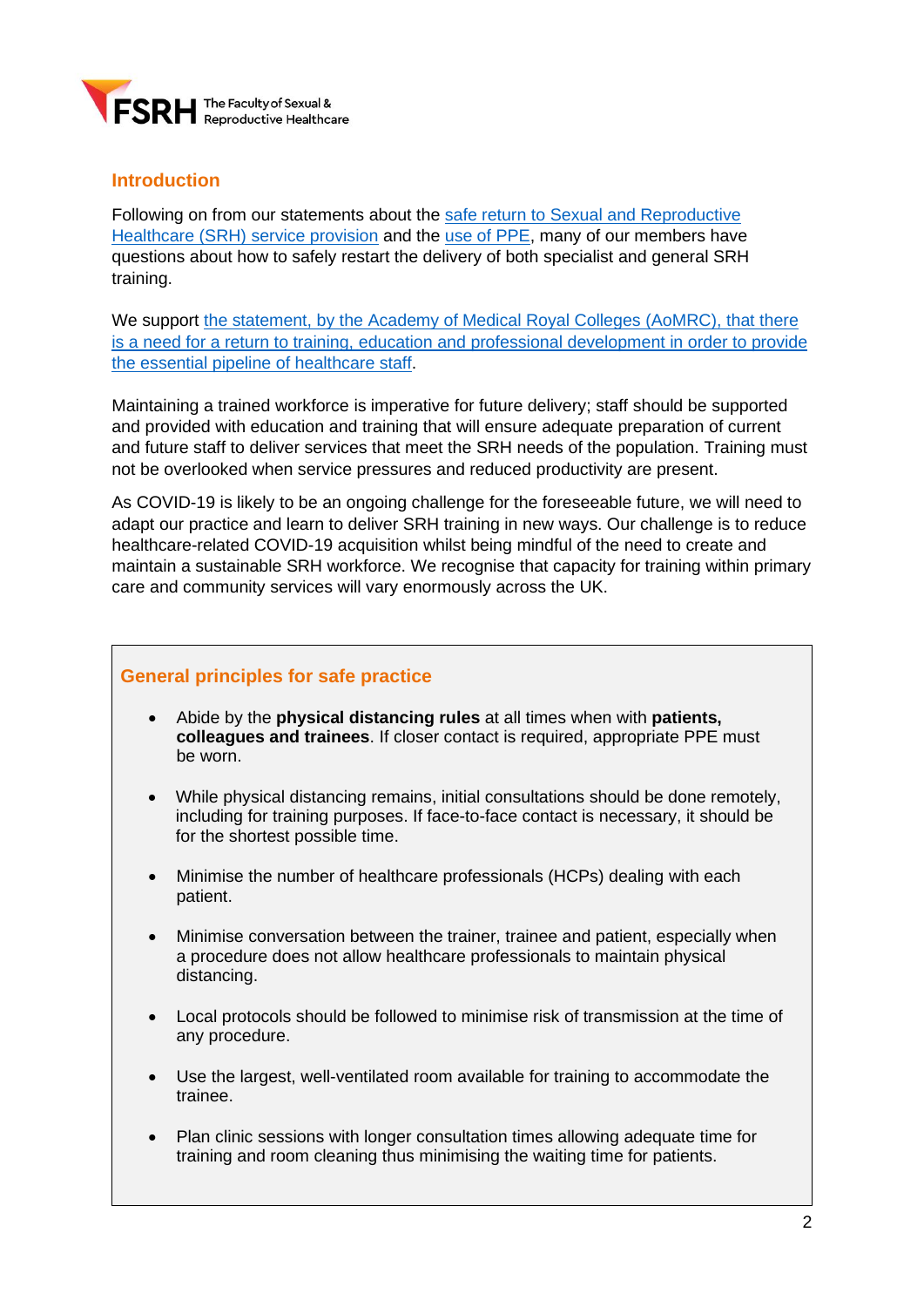

# **Training principles**

- Trainers should consider their own personal risk assessment for COVID-19 in deciding whether to conduct training - consider local prevalence of infection, significant health conditions, pregnancy status, age and ethnicity
- Perform a similar COVID-19 risk assessment of the trainee or candidate
- Gain patient consent for training including discussion of the need for several people to be in the room during their consultation/procedure.
- Maximise the use of remote teaching methods.
- Consider use of all healthcare facilities including independent providers where appropriate.
- Prioritise the training needs of staff members within your service, including those on short term rotations, before opening up to external trainees from other services.
- Some practical procedures pose additional risks so may need to be delayed; e.g., implant removal training compared to intrauterine contraception fitting.
- Consider how to protect, support and incorporate education and training in the event of a further surge.

#### **Diploma of the Faculty of Sexual and Reproductive Healthcare (DFSRH) training**

#### **Current pathway**

- Trainees on this pathway should be prioritised for training where possible as they need to complete and submit their application by the end of March 2021.
- Our General Training Committee (GTC) has agreed that remote (telephone or video) consultations are acceptable for Assessments of Clinical Practice (ACP) and Reflection and Discussion of Clinical Practice (RDCP).

#### **Redesigned DFSRH pathway (to be launched Autumn 2020)**

- The redesigned DFSRH pathway will be managed on our new Learning Management System (LMS). Many of the learning and assessments will be able to be conducted online or remotely, including remote clinical assessments. However, some face-toface contact between candidate and trainer will be necessary.
- Potential candidates wishing to start some advanced preparation can access the [eSRH modules on eLearning for Health.](https://www.e-lfh.org.uk/programmes/sexual-and-reproductive-healthcare.) There are also some specific e-learning modules and five pieces of background reading/investigation which could be undertaken now and later used as part of the DFSRH independent learning portfolio.
- Our [redesigned DFSRH trainer guide](https://www.fsrh.org/documents/redesigned-fsrh-diploma-guide-for-trainers/) provides information to support potential candidates.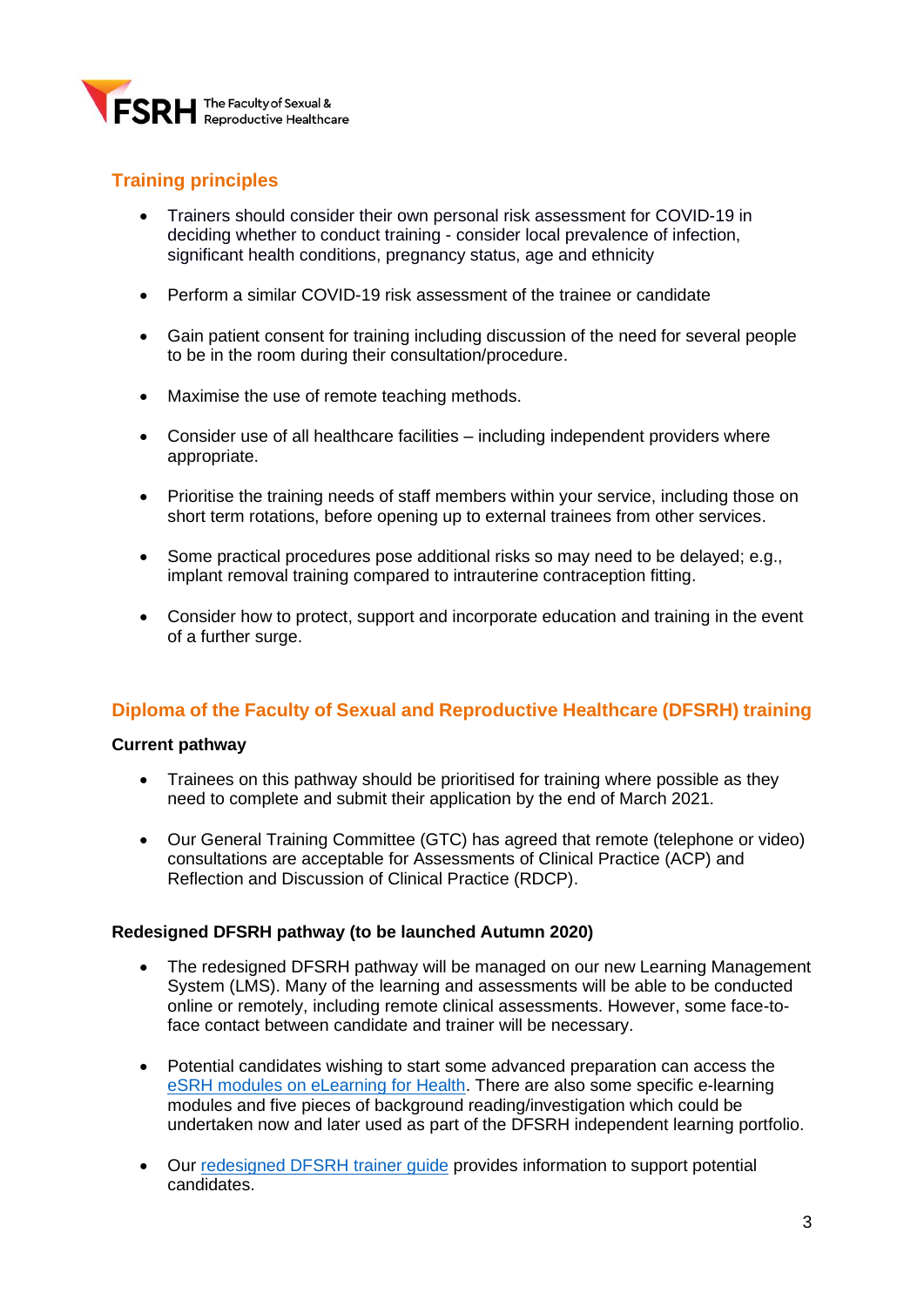

# **Letter of Competence Intrauterine Techniques (LOC IUT)**

- Model uterus training can be conducted according to current physical distancing measures.
- Mini-Clinical Evaluation Exercise (Mini-CEX) for the contraceptive choices consultation and pre-insertion consultation can be assessed remotely.
- PPE as recommended by PHE/local guidelines should be worn for all practical training including when the trainee is observing a demonstration fitting of an IUC, and also when the trainer is supervising the trainee, as they may need to take over the procedure. This PPE normally includes gloves, apron, fluid resistant (IIR) mask and eye/face protection for the trainer and trainee, plus the patient should wear a face covering.
- The presence of the trainer and trainee means there is no need for an additional HCP to be present in the room during the procedure.

## **Letter of Competence Subdermal Implants (LOC SDI)**

Implant training could be associated with greater risk of COVID-19 transmission than intrauterine technique training, as the clinicians will be working closer to the patient's face.

Implant removal could be associated with greater risk of COVID-19 transmission than insertions, particularly when done by trainees, as these will often take longer.

## **Letter of Competence Subdermal Implants Insertion and Removal (LOC SDI-IR)**

- Model arm training can be conducted according to current physical distancing measures.
- Mini-CEX for the pre-insertion consultation can be assessed remotely with the trainer observing a live or recorded video consultation.
- PPE requirements for live patient training are the same as for IUC training.
- Ideally insert the local anaesthetic, move away for a minute or two to allow it to take effect, then return to patient's side to undertake the procedure. Encourage the patient to turn their face away from you and only speak if essential.
- Once insertion training has been completed and signed off by the trainer, the trainee can be permitted to fit implants during their day-to-day practice prior to the completion of their removal training. However, the LOC SDI IR will only be awarded after both insertion and removal training have been completed. This training must be completed within the following timescales - within 2 years of passing the eKA and within 18 months of taking eSRH Module 17. Only in exceptional circumstances will these timelines be extended.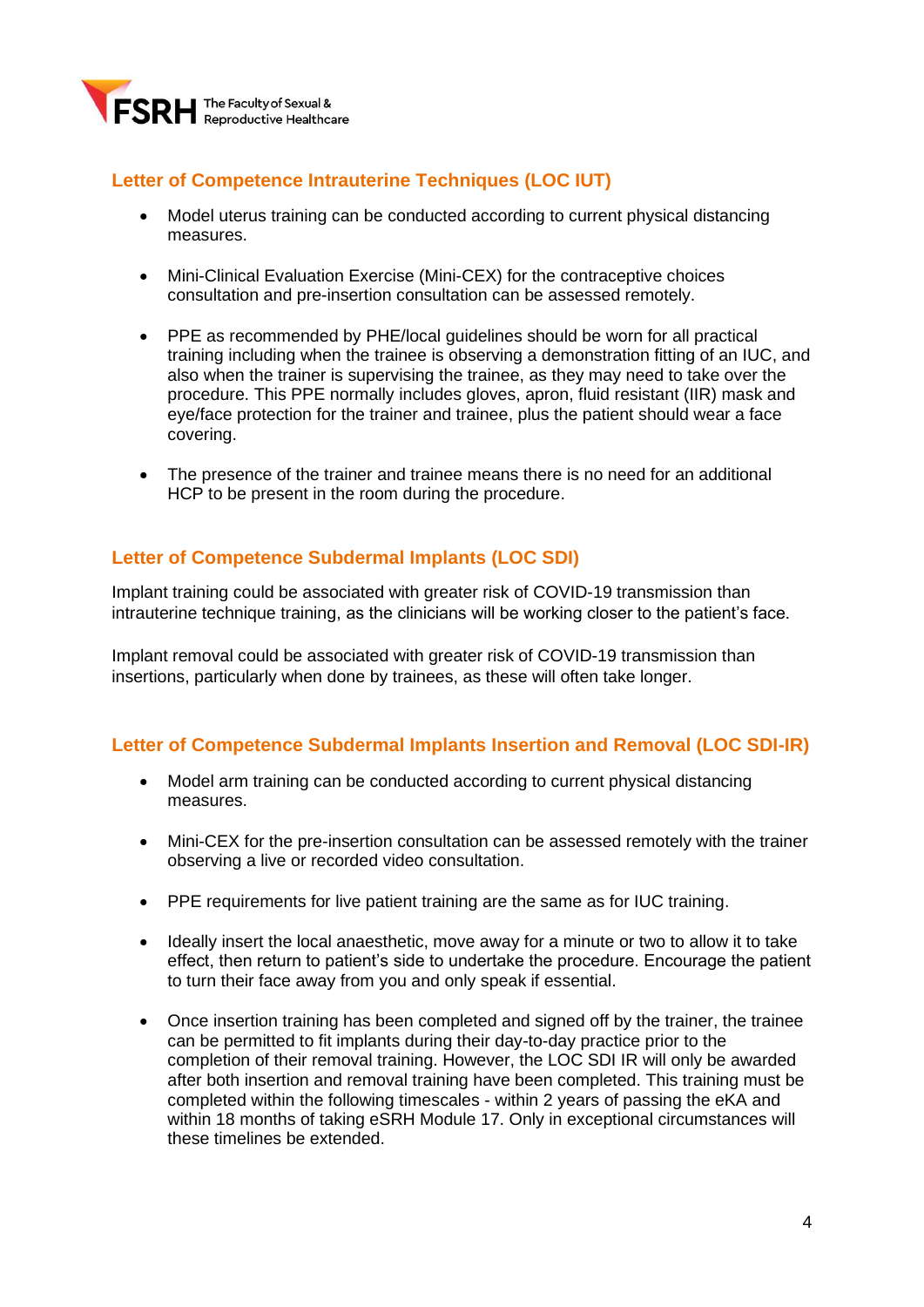

# **Letter of Competence Subdermal Implants Insertion Only (LOC SDI-IO)**

- LOC SDI IO is **only open to staff working in maternity and abortion services.**
- FSRH wish to promote the recently revised LOC SDI IO qualification and encourage maternity and abortion care service providers to invest in training their staff to achieve this competence. This will ensure that long-acting reversible contraception can be provided to women whilst under the care of these services, reducing the number of appointments required to access reliable contraception.
- The training of this group of HCPs should be prioritised if possible.

## **Letter of Competence Subdermal Removal Only (LOC SDI-RO)**

• LOC RO is a less commonly taken qualification. Trainees requesting this training often have good surgical skills which may facilitate training. Trainers will need to make a risk assessment of the specific training situation.

# **Other FSRH teaching**

**Essential Contraception for Midwives** and **Essential Contraception for Abortion Care Providers** have been adapted for online delivery over a half day. These are less interactive than the face-to-face courses, but still deliver the stated learning outcomes in an interactive and enjoyable way.

We are currently working on adapting **SRH Essentials for Primary Care** to be delivered remotely. This full-day course will be divided into modules. We will inform all facilitators once this has been completed.

## **CSRH Specialty training**

Specialty training has not stopped, but many trainees have been redeployed away from their usual places of work. Trainees will have learned a great deal during this time, but probably not what they expected to learn. The experience may also have been stressful and difficult. The whole training system recognises and values what they have done and is here to support them.

#### **Top tips for trainees**

• Trainees should keep in touch with their Educational Supervisors (ES) throughout their training and with any concerns they may have.